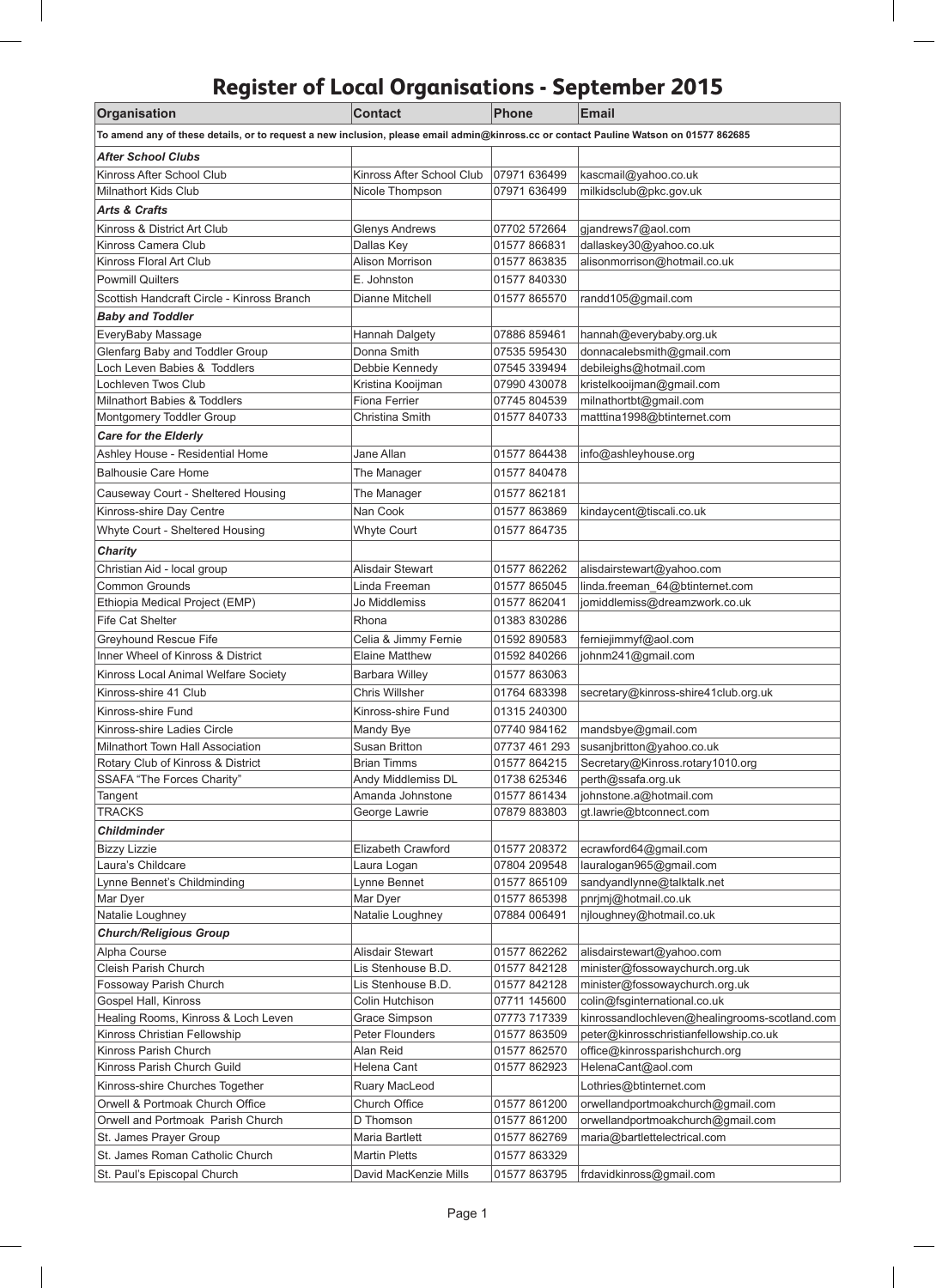| Organisation                                                         | <b>Contact</b>                      | Phone                        | <b>Email</b>                                                   |
|----------------------------------------------------------------------|-------------------------------------|------------------------------|----------------------------------------------------------------|
| <b>Community</b>                                                     |                                     |                              |                                                                |
| Citizens Advice Bureau                                               | Sandy Watts                         | 01738 450581                 | karencampbell@perthcab.casonline.org.uk                        |
| Cleish Scottish Womens Rural Institiute                              | <b>Beth Pringle</b>                 | 01577863101                  |                                                                |
| Fairtrade Steering Group (Kinross-shire)                             | Patricia Payne                      | 01577 862715                 |                                                                |
| <b>Glenfarg Community Cinema</b>                                     | Janet Watson                        | 01577 830355                 | janet_watson@mac.com                                           |
| K.V.G. & Rural Outreach Scheme                                       | Pauline Watson                      | 01577 862685                 | secretary@kvgandros.org.uk                                     |
| Kinross-shire Civic Trust                                            | <b>Alistair Smith</b>               | 01592 840215                 | info@kinross-shirecivictrust.org                               |
| Kinross-shire Local Events Organisation                              | <b>Bouwien Bennet</b>               | 01577 863107                 | bouwien@kleo.org.uk                                            |
| Kinross-shire Partnership                                            | Karen Grunwell                      | 07865 193844                 | mail@kinrosspartnership.org.uk                                 |
| Milnathort Filmhouse                                                 | <b>Milnathort Filmhouse</b>         |                              | milnathortfilmhouse@gmail.com                                  |
| Orwell Old Folks Association                                         | Rosemary Tolson                     | 01577 865740                 | rosemarytolson@yahoo.co.uk                                     |
| <b>Portmoak Festival Committee</b>                                   | Michelle Robertson                  | 07857 636466                 | Portmoakgala@gmail.com                                         |
| Portmoak Film Society                                                | Stuart MacKenzie                    | 01592 840638                 | stuart@jsceramics.co.uk                                        |
| website sub committee                                                | Pauline Watson                      | 01577 862685                 | admin@kinross.cc                                               |
| <b>Community Councils</b>                                            |                                     |                              |                                                                |
| Cleish & Blairadam Community Council                                 | <b>Patty Fraser</b>                 | 01577 850 253                | CleishCommunityCouncil@pkc.gov.uk                              |
| <b>Fossoway Community Council</b>                                    | Kevin Borthwick                     | 01577 840845                 | fossoway.cc@gmail.com                                          |
| <b>Glenfarg Community Council</b>                                    | The Secretary                       | 01577 830355                 | secretary@glenfarg.org                                         |
| Kinross Community Council                                            | Margaret Scott                      | 01577 862945                 | KinrossCommunityCouncil@pkc.gov.uk                             |
| Milnathort Community Council                                         | <b>Bruce Hamilton</b>               | 01577 830616                 | bruce@newhillfarm.co.uk                                        |
| Portmoak Community Council                                           | Malcolm Strang Steel                | 01592 840459                 | PortmoakCommunityCouncil@pkc.gov.uk                            |
| <b>Council Services</b>                                              |                                     |                              |                                                                |
| Kinross Recycling Centre                                             | <b>Environmental Officer</b>        | 01738 476 476                | recycle@pkc.gov.uk                                             |
| Loch Leven Community Library                                         | Sandra Birse                        | 01577 867205                 | lochlevenlibrary@pkc.gov.uk                                    |
| Mobile Library                                                       | Librarian                           | 01577 867205                 | lochlevenlibrary@pkc.gov.uk                                    |
| Registrar - Kinross                                                  | The Registrar                       | 01577 867133                 | SouthRegistrars@pkc.gov.uk                                     |
| <b>Educational Groups</b>                                            |                                     |                              |                                                                |
| Adult Literacy & Numeracy                                            | Roseanne Gray                       | 01577 867216                 | rgray@pkc.gov.uk                                               |
| Community Learning & Development                                     | Community Learning & Development    | 01577 867177                 | PaddyAndrews@pkc.gov.uk                                        |
| Kinross High School Parent Council<br>Kinross Primary Parent Council | Jennifer Sneddon<br>Ann Marie Neave | 07946 679815<br>07800 730889 | ims927@btinternet.com<br>kinrossprimaryparentcouncil@gmail.com |
| Milnathort Primary School Parent Council                             | Jan Leach                           | 07753 421448                 | jan.leach@milnathortprimary.org.uk                             |
| <b>Gardening and Agriculture</b>                                     |                                     |                              |                                                                |
| Kinnesswood in Bloom                                                 | Carol Vance                         | 01592 840346                 | cvance@thomasfindlay.com                                       |
| Kinross in Bloom                                                     | lain Todd                           | 01577 208110                 |                                                                |
| Kinross Potager Garden                                               | Amanda James                        | 01577 840809                 | iandmtodd@talktalk.net<br>amanda@tyafon.plus.com               |
| Kinross-shire Agricultural Society                                   | Mary Morgan                         | 01592 840030                 | kinrossshow@aol.com                                            |
| Kinross-shire Community Garden Group                                 | John Porter                         | 01577 864758                 | porters19@hotmail.co.uk                                        |
| Milnathort & Kinross Allotment Assoc                                 | Jennifer Best                       |                              | mkaasecretary@gmail.com                                        |
| Milnathort in Bloom                                                  | Graeme Stewart                      | 01577 864357                 | graemehs@yahoo.com                                             |
| Portmoak Community Woodland Steering Grp                             | Karen McDonnell                     | 01592 840379                 | info@portmoakcw.org.uk                                         |
| <b>Halls</b>                                                         |                                     |                              |                                                                |
| Blairingone Primary School Hall                                      | Booking Co-ordinator - Schools      | 01738 476281                 | ECSLets@pkc.gov.uk                                             |
| Carnbo & District Community Hall                                     | Carnbo Hall Committee               |                              | CarnboVH@gmail.com                                             |
| Cleish Village Hall                                                  | Mrs Whalley                         | 01577 850354                 | freda.w@btinternet.com                                         |
| Crook of Devon Village Hall                                          | Jean Shearer                        | 01577 840543                 | jeanshearer630@btinternet.com                                  |
| Fossowary Primary School Hall                                        | Booking Co-ordinator - Schools      | 01738 476281                 | ECSLets@pkc.gov.uk                                             |
| Kinross Church Centre                                                | Kinross Church Centre               | 01577 862570                 | lets@kinrossparishchurch.org                                   |
| Kinross Parish Church - For Hire                                     | Kinross Church Office               | 01577 862570                 | lets@kinrossparishchurch.org                                   |
| Kinross Primary School Halls                                         | Booking Co-ordinator - Schools      | 01738 476281                 | ECSLets@pkc.gov.uk                                             |
| Loch Leven Community Campus                                          | Booking Co-ordinator                | 01577 867200                 | lochlevenreception@pkc.gov.uk                                  |
| Masonic Hall                                                         | Alex McLean                         | 07955 395175                 | halllets327@gmail.com                                          |
| Millbridge Hall                                                      | David Eastop                        | 01577 864194                 | bookings@millbridgehall.org                                    |
| Milnathort Guide Hall                                                | Alison Hamilton                     | 01577 864262                 | walter.hamilton1@virgin.net                                    |
| Milnathort Primary School Halls                                      | Booking Co-ordinator - Schools      | 01738 476281                 | ECSLets@pkc.gov.uk                                             |
| Milnathort Town Hall                                                 | Susan Britton                       | 07737 461293                 | susanjbritton@yahoo.co.uk                                      |
| Moubray Hall, Powmill                                                | E. Johnston                         | 01577 840330                 |                                                                |
| Portmoak Primary School Hall                                         | Booking Co-ordinator - Schools      | 01738 476281                 | ECSLets@pkc.gov.uk                                             |
| Portmoak Village Hall                                                | John Nicol                          | 01592 840573                 | johnnicol111@outlook.com                                       |
| Swansacre Playgroup - Hall for Hire                                  | Tracy                               | 07557 051894                 |                                                                |
| Tabernacle Hall, Blairadam                                           | Mary McDougall                      | 01383831673                  | mary_mcdougall1@sky.com                                        |

 $\overline{\phantom{a}}$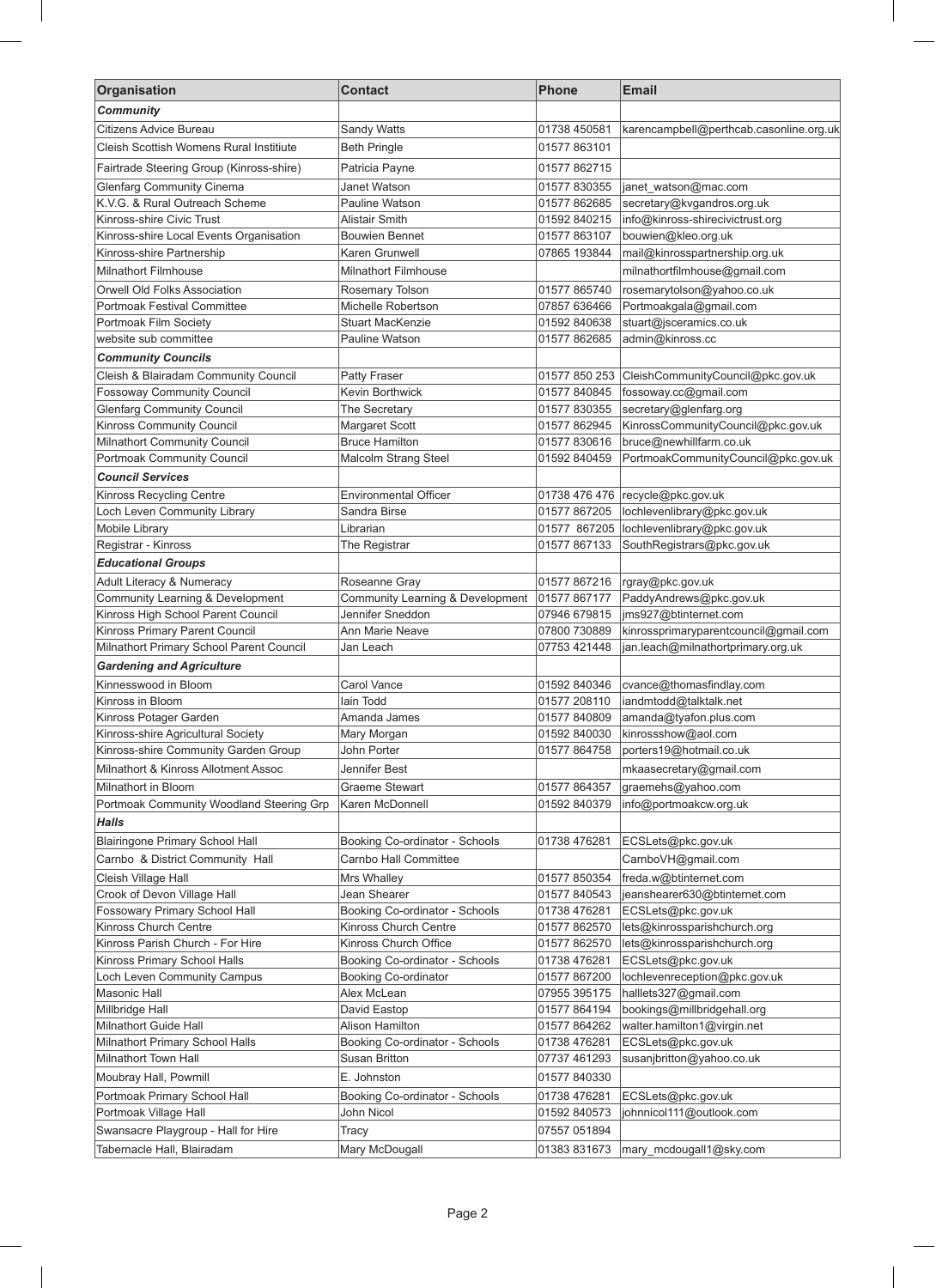| Organisation                                               | <b>Contact</b>                               | Phone                        | <b>Email</b>                                                     |  |
|------------------------------------------------------------|----------------------------------------------|------------------------------|------------------------------------------------------------------|--|
| <b>History &amp; Heritage</b>                              |                                              |                              |                                                                  |  |
| Kinross-shire Historical Society                           | Robin Eadie                                  | 01577 862129                 | robineadie3@yahoo.co.uk                                          |  |
| Perth & Kinross Heritage Trust                             | David Strachan                               | 01738 477081                 | David.Strachan@pkht.org.uk                                       |  |
| Kinross (Marshall) Museum                                  | Catriona McLeod                              | 01577 863718                 | catmcleod@talktalk.net                                           |  |
| <b>Local Attraction</b>                                    |                                              |                              |                                                                  |  |
| RSPB Loch Leven                                            | Colin Shaw                                   | 01577 862355                 | lochleven@rspb.org.uk                                            |  |
| Scottish Natural Heritage                                  | <b>Neil Mitchell</b>                         | 01577 864439                 | Neil.Mitchell@snh.gov.uk                                         |  |
| Music & Drama                                              |                                              |                              |                                                                  |  |
| Backstage at The Green                                     | David Mundell                                | 01577 863467                 | david@mundellmusic.com                                           |  |
| Glenfarg Village Folk Club                                 | Philip Ponton                                | 01577 830611                 | info@glenfargfolkclub.com                                        |  |
| Kinross & District Pipe Band                               | Nigel Kellett                                | 07801 182283                 | nigel.kellett@talktalk.net                                       |  |
| Orwell Dramatic Society                                    | Jim Lamont                                   | 01577 862331                 | pindico@aol.com                                                  |  |
| <b>Music/Drama/Dance</b>                                   |                                              |                              |                                                                  |  |
| Helen O'Grady Drama Academy                                | <b>Barbara Brett</b>                         | 01382 330052                 | tayforth@helenogrady.co.uk                                       |  |
| Loch Leven Diamonds (Majorettes)                           | Morag Stobbie                                | 07730 255869                 | mstobbie@hotmail.co.uk                                           |  |
| Matthew Dance Academy                                      | <b>Nikki Matthew</b>                         | 07869 120989                 | matthewdanceacademy@btinternet.com                               |  |
| <b>Outdoor Activities</b>                                  |                                              |                              |                                                                  |  |
| <b>Balbedie Aeromodelling Club</b>                         | Colin Morrison                               | 0777 582 4265                | secretary@balbedie-aeromodelling-club.co.uk                      |  |
| PKC Councillors - see regular notice in monthly Newsletter |                                              |                              |                                                                  |  |
|                                                            |                                              |                              |                                                                  |  |
| <b>Playgroups &amp; Nurseries</b>                          |                                              |                              |                                                                  |  |
| Fossoway Pre-School Group                                  | Pat Irvine                                   | 0770 317 7766                | fossowaypreschoolgroup@gmail.com                                 |  |
| Portmoak Under 5s                                          | Jan Leach                                    | 07753 421448                 | janleach@hotmail.co.uk                                           |  |
| Rosemount Nursery                                          | Louise Smart                                 | 01577 864408                 | info@rosemountnurserykinross.co.uk                               |  |
| Swansacre Playgroup                                        | The Secretary                                | 01577 862071                 |                                                                  |  |
| <b>Political Groups</b>                                    |                                              |                              |                                                                  |  |
| Perth & Kinross Scottish Liberal Democrats                 | George Hayton                                | 01577 863055                 | info@perthlibdems.org.uk                                         |  |
| <b>Primary Schools</b>                                     |                                              |                              |                                                                  |  |
| <b>Blairingone Primary School</b>                          | Suzanne Miller                               | 01577 867190                 | blairingone@pkc.gov.ukh.uk                                       |  |
| Cleish Primary School                                      | Anna Nesbitt                                 | 01577 867244                 | cleish@pkc.gov.uk                                                |  |
| Fossoway Primary School                                    | Margaret Forster                             | 01577 867340                 | Fossoway@pkc.gov.uk                                              |  |
| Kinross Primary School                                     | Pauline Smith                                | 01577 867272                 | KinrossPrimary@pkc.gov.uk                                        |  |
| Milnathort Primary School                                  | Kathryn Dalrymple                            | 01577 867260                 | milnathort@pkc.gov.uk                                            |  |
| Portmoak Primary School                                    | Louise Gordon                                | 01577 867290                 | portmoak@pkc.gov.uk                                              |  |
| <b>Schools &amp; Further Education</b>                     |                                              |                              |                                                                  |  |
| Kinross High School                                        | Sarah Brown                                  | 01577 867200                 | KinrossHigh@pkc.gov.uk                                           |  |
| Kinross Learning Centre                                    | Maureen Ross                                 | 01577863863                  | pc.kinross@perth.uhi.ac.uk                                       |  |
| Social                                                     |                                              |                              |                                                                  |  |
| Gaelic Society of Perth                                    | Caroline Anderson                            | 01577 864589                 | acaroline@hotmail.com                                            |  |
| Kinross & District Probus Club                             | Robert Walker                                | 01577 862294                 | robertewalker.osprey@gmail.com                                   |  |
| Kinross & District Town Twinning Assoc.                    | David Munro                                  | 01577 862126                 | dave@munro.eclipse.co.uk                                         |  |
| Kinross Bridge Club                                        | Catriona Marshall                            | 01577 864482                 | catriona59@btinternet.com                                        |  |
| Kinross Model Flying Club                                  | <b>Billy Dunn</b>                            | 07730 009858                 | bwbilly@sky.com                                                  |  |
| Kinross Parish Church Thursday Group                       | Molly Dobson                                 | 01577 863421                 | hughdobson@btinternet.com                                        |  |
| Kinross-shire 50 + Club                                    | Helen Duncan                                 | 01577 863248                 | d.duncan40@btinternet.com                                        |  |
| Kinross-shire Round Table                                  | Cameron Ewen                                 | 07717 325995                 | kinrossRT@gmail.com                                              |  |
| Lodge St. Serf No.327                                      | Alex McLean                                  | 07955 395175                 | halllets327@gmail.com                                            |  |
| Milnathort Bridge Club                                     | <b>Beryl Harley</b>                          | 01577 863590                 | beryl.harley@zen.co.uk                                           |  |
| Scottish Country Dance Club                                | Helen Payne                                  | 01577 861349                 | hpayne55@hotmail.com                                             |  |
| <b>Sport</b>                                               |                                              |                              |                                                                  |  |
| A-Star Sports                                              | Gary Slater                                  | 07544 504364                 | gary.slater@a-starsports.co.uk                                   |  |
| <b>Bishopshire Badminton Club</b>                          | John Nicol                                   | 01592 840573                 | johnnicol111@outlook.com                                         |  |
| Fossoway Tennis Club                                       | Susan Grant                                  | 01577 840615                 | fossowaytennis@hotmail.co.uk                                     |  |
| <b>Freelance Fitness</b><br>Glenfarg Ladies Curling Club   | Evelyn Crichton<br><b>Christine Melville</b> | 07884 233144<br>01738 850860 | evelyndcrichton@hotmail.co.uk<br>christinemelville@tiscali.co.uk |  |
| Kinross Amateur Football Club                              | Alan Fraser                                  | 01577 862018                 | Laafatladywell@aol.com                                           |  |
| Kinross & Ochil Short Walks Group                          | Edna Burnett                                 | 01577 862977                 | ednaburnett@fsmail.net                                           |  |
| Kinross & Ochil Walking Group                              | Jacqui Ritchie                               | 01577 866813                 | jac_ritchie@sky.com                                              |  |
| Kinross Badminton Club                                     | Rory Cooper                                  | 07742 969861                 | rorycooper4692@googlemail.com                                    |  |
| Kinross Bowling Club                                       | George Rennie                                | 01577 864727                 | georgemrennie1@btconnect.com                                     |  |
| Kinross Cavaliers Basketball Club                          | Karen Nicholson                              | 01577 862623                 | k.e.nicholson@btinternet.com                                     |  |
| Kinross Colts FC Juniors                                   | Denis Sweeney                                | 07837 389146                 | kinrosscolts@gmail.com                                           |  |
| Kinross Croquet Club                                       | Alistair Malcolm                             |                              | acmcroquet@hotmail.com                                           |  |

 $\overline{\phantom{a}}$